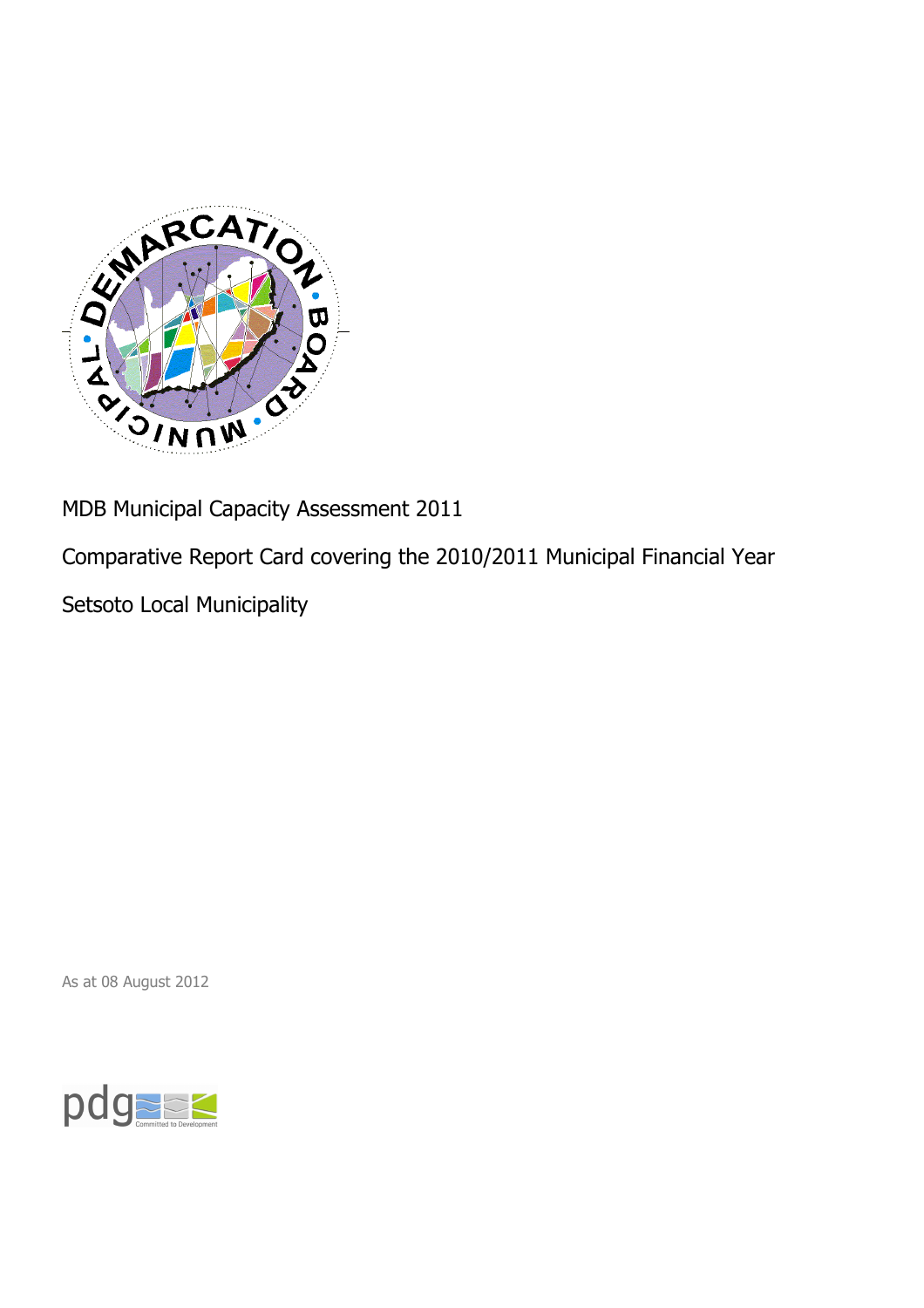## Section 1: General Information

| Name of Municipality:      | Setsoto Local Municipality  |
|----------------------------|-----------------------------|
| MDB Code:                  | FS191                       |
| Name of Municipal Manager: | Bafana Mthembu              |
| Address:                   | PO Box 116, FICKSBURG, 9730 |
| Telephone Number:          | $(051)$ 933 9302            |
| Email Address:             | tbkhoase@setsoto.co.za      |
| Website Address:           | www.setsoto.co.za           |

## **Introduction**

The MDB's Municipal Capacity Assessments 2011 aims to collect and analyse capacity information from all municipalities in the country. A key output of the assessments is the development and distribution of a Comparative Report Card to each municipality. This document represents Setsoto Local Municipality's Comparative Report Card and provides useful analytical comparisons of capacity between Setsoto Local Municipality and the average across all municipalities in the same municipal category.

For the purposes of Capacity Assessments, municipalities are divided into the following 7 categories which are essentially sub-categories of the A, B and C categories identified in the constitution:

- A: Metros (8 municipalities)
- B1: Secondary cities: the local municipalities with the largest budgets (19 municipalities)
- B2: Local municipalities with a large town as core (27 municipalities)
- B3: Local municipalities with small towns, with relatively small population and significant proportion of urban population but with no large town as core (110 municipalities)
- B4: Local municipalities which are mainly rural with communal tenure and with, at most, one or two small towns in their area (70 municipalities)
- C1: District municipalities which are not water services authorities (23 municipalities)
- C2: District municipalities which are water services authorities (21 municipalities)

It should be noted that the categorisations have been widely used by DCoG and National Treasury for analytical purposes. These categorisations primarily serve to illustrate the structure of local government and assess the impact of policy decisions.

Using this methodology, Setsoto is categorised as a Category B3 municipality. The average for this report card is calculated based on the data received from a total of 110 municipalities in this municipal category this year.

### Reporting period and data sources

This Report Card covers the 2010/2011 Municipal Financial Year and largely relies on data from the following sources:

| Source                                                               | Year    | Custodian                   | Specific data used in this assessment                                     |
|----------------------------------------------------------------------|---------|-----------------------------|---------------------------------------------------------------------------|
| Completed MDB Municipal Capacity Assessment<br><b>Ouestionnaires</b> | 2010/11 | Municipalities directly     | All                                                                       |
| Local Government Budget and Expenditure<br>Database                  | 2010/11 | <b>National Treasury</b>    | Operating budget and expenditure<br>data (pre-audited as at 30 June 2012) |
| Blue Drop and Green Reports for Water Services<br>Authorities        | 2010/11 | Department of Water Affairs | Blue Drop and Green Scores                                                |
| <b>Community Survey</b>                                              | 2007    | Statistics South Africa     | Household and population figures<br>(contextual data)                     |

Much of the data reflected in this report is drawn from the municipality's own completed Capacity Assessments questionnaire. Should any data reported here appear to be incorrect please inform us by sending an email to [capacity@pdg.co.za](mailto:capacity@pdg.co.za). In your email specify the municipality's details, relevant question numbers in the questionnaire and the corrections to be made.

### Section 2: Contextual Information

|                        | Setsoto       | Average for Category B3 |
|------------------------|---------------|-------------------------|
| Operating Expenditure: | R 277 284 000 | R 137 758 817           |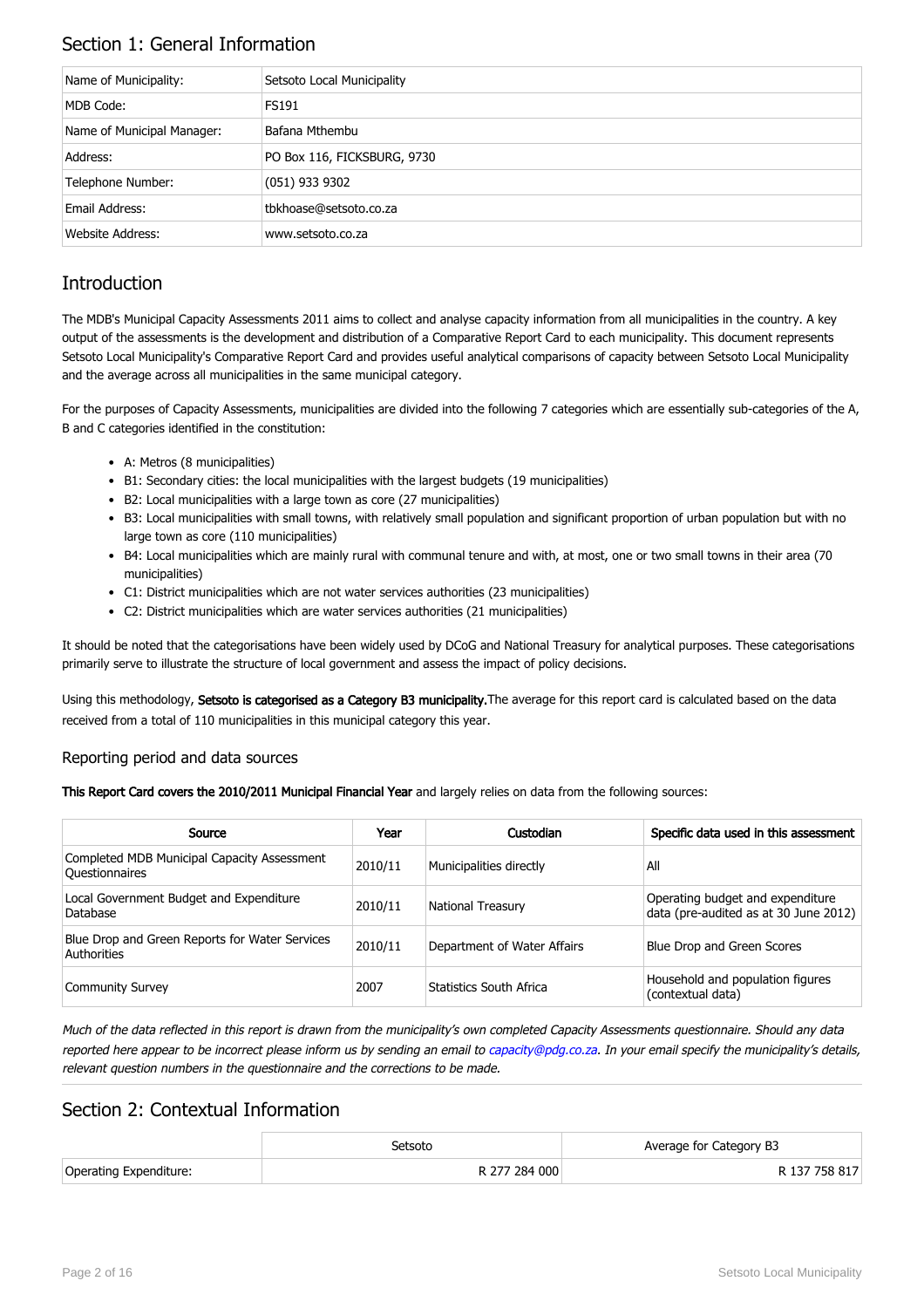## Section 3: Municipal Staffing

## Section 3.1: Staff Employment

|                         | Setsoto       |         | Average for<br>Category B3 | 100 % -<br>80% | 5%<br>$11 \%$ | 13.% |  |
|-------------------------|---------------|---------|----------------------------|----------------|---------------|------|--|
|                         | <b>Number</b> | Percent | Percent                    |                |               | 21%  |  |
| Posts vacant - Unfunded | 39            | 5.4%    | 12.9%                      | $60% -$        |               |      |  |
| Posts vacant - Funded   | 78            | 10.9%   | 21.1%                      | 40 % -         | 84%           | 66%  |  |
| Posts filled            | 599           | 83.7%   | 66.0%                      | 20%            |               |      |  |
| <b>TOTAL</b>            | 716           | 100.0%  | 100.0%                     | $0\%$          |               |      |  |

Average for Category B3 Setsoto

|                                                                  | Setsoto | Average for Category B3 |
|------------------------------------------------------------------|---------|-------------------------|
| Total number of staff employed                                   | 610     | 269                     |
| Ratio of staff employed relative to total number of posts filled | 112.5%  | 91.5%                   |

|                                                           | Setsoto | Average for Category B3 |
|-----------------------------------------------------------|---------|-------------------------|
| Total number of posts in organogram                       | 803     | 353                     |
| Funded vacancies as percent of all posts in organogram    | $9.7\%$ | 1 754.4%                |
| Funded vacancies as percent of filled posts in organogram | 11.4%   | 28.0%                   |

### Section 3.2: Staff Exits

|                                                           | Setsoto | Average for Category B3 |
|-----------------------------------------------------------|---------|-------------------------|
| Total number of staff that left during the Financial Year |         | . 654                   |
| Percent of staff that left during the Financial Year      | 8.4%    | $6.8\%$                 |

|                               |                | Setsoto |         |  |
|-------------------------------|----------------|---------|---------|--|
|                               | Number         | Percent | Percent |  |
| <b>Dismissals</b>             | $\overline{2}$ | 3.9%    | 10.8%   |  |
| Resignations                  | 6              | 11.8%   | 23.9%   |  |
| Retirement                    | 12             | 23.5%   | 23.3%   |  |
| <b>Fnd of Contract Period</b> | 9              | 17.6%   | 11.6%   |  |
| Other                         | 22             | 43.1%   | 30.4%   |  |
| TOTAL                         | 51             | 100.0%  | 100.0%  |  |



### Section 3.3: Section 57 Staffing

|                                                                                    | Setsoto | Average for Category B3 |
|------------------------------------------------------------------------------------|---------|-------------------------|
| Percent of Section 57 posts filled                                                 | 80.0%   | 74.0%                   |
| Percent of Section 57 posts vacant for more than three months<br>during MFY        | 20.0%   | 27.8%                   |
| Percent of Section 57 Managers that have signed performance<br>agreements in place | 100.0%  | 109.6%                  |
| Percent of Section 57 Managers that have signed employment<br>contracts in place   | 100.0%  | 103.9%                  |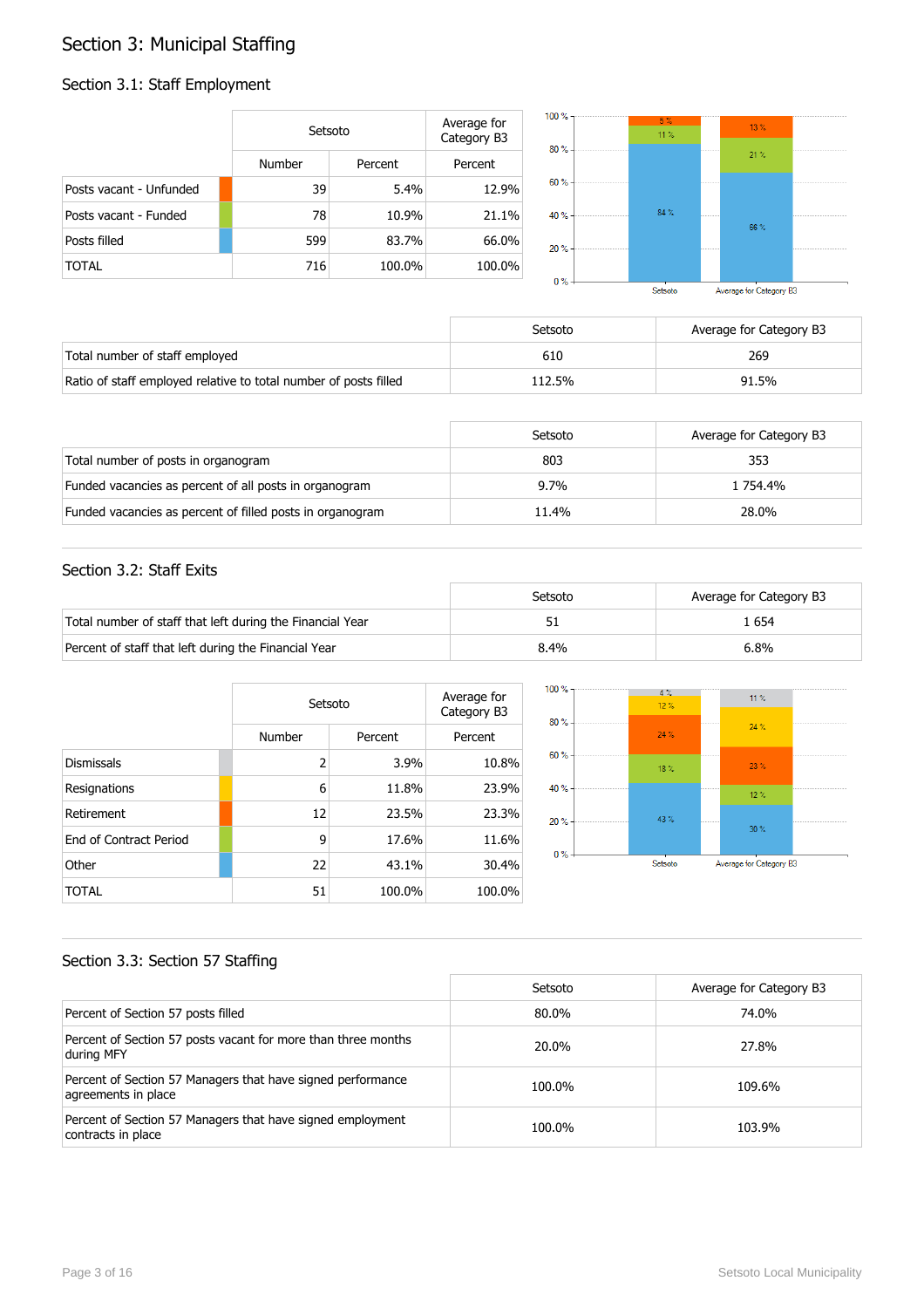### Section 3.4: Section 57 Exits

|                                                                      | Setsoto | Average for Category B3 |
|----------------------------------------------------------------------|---------|-------------------------|
| Total number of Section 57 staff that left during the Financial Year |         | 101                     |
| Percent of Section 57 Managers that left during the Financial Year   | $0.0\%$ | 22.3%                   |

Section 57 Managers that left due to:

|                        | Setsoto | Average for<br>Category B3 |         |
|------------------------|---------|----------------------------|---------|
|                        | Number  | Percent                    | Percent |
| <b>Dismissals</b>      | n       |                            | 17.8%   |
| Resignations           | n       |                            | 37.6%   |
| Retirement             | ŋ       |                            | 8.9%    |
| End of Contract Period | n       |                            | 20.8%   |
| Other                  | n       |                            | 14.9%   |
| <b>TOTAL</b>           |         |                            | 100.0%  |



### Section 3.5: Staffing Skills Profile

|                                                                                        | Setsoto      | Average for Category B3 |
|----------------------------------------------------------------------------------------|--------------|-------------------------|
| Professional staff as percent of total staff *                                         | No data      | 4.2%                    |
| Number of staff: Registered Professional Engineers                                     | 2            | 42                      |
| Number of staff: Technologists                                                         | 0            | 29                      |
| Number of staff: Technicians                                                           | $\mathbf{0}$ | 282                     |
| Number of staff: Registered Planners                                                   | 0            | 48                      |
| Number of staff: Chartered Accountants                                                 | $\mathbf{0}$ | 9                       |
| Number of staff: Registered with the Institute of Municipal Finance<br><b>Officers</b> | 2            | 105                     |
| Number of staff: Professional staff                                                    | No data      | 1 0 0 9                 |
| Number of Registered engineers per 10 000 population                                   | 0.1945       | 0.0683                  |
| Number of Technologists per 10 000 population                                          | 0.0000       | 0.0471                  |
| Number of Technicians per 10 000 population                                            | 0.0000       | 0.4584                  |
| Number of Registered planners per 10 000 population                                    | 0.0000       | 0.0780                  |

\* Defined here as having at least an undergraduate degree from a University or a Technical University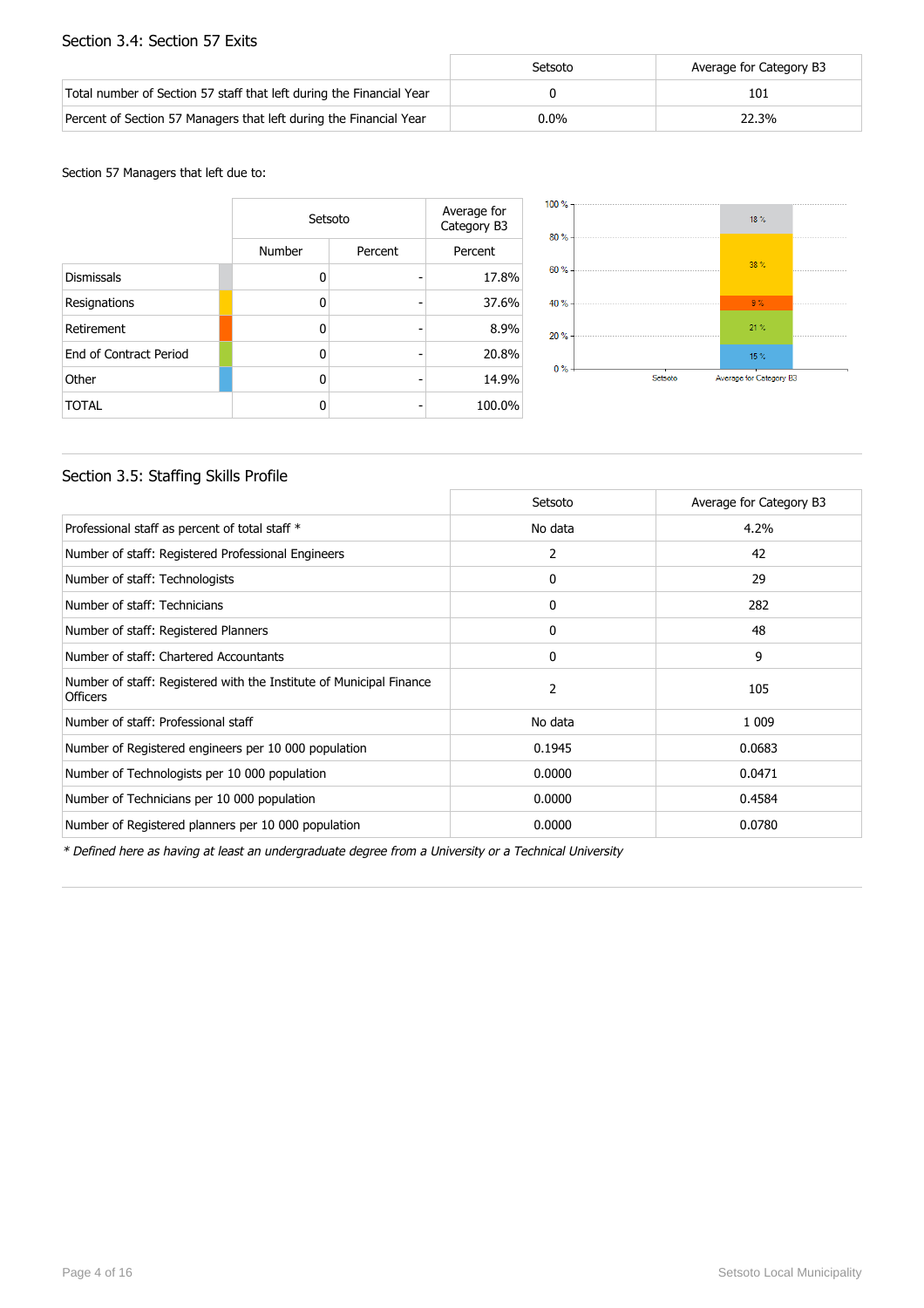# Section 4: Distribution by Function

|                                  | <b>Function Performed</b> | Percent of Staff | Average for<br>Category B3 | Percent of Operating<br>Expenditure | Average for<br>Category B3 |
|----------------------------------|---------------------------|------------------|----------------------------|-------------------------------------|----------------------------|
| Governance and Administration    | Yes                       | 33.9%            | 29.3%                      | 26.7%                               | 36.3%                      |
| <b>Water Services</b>            | Yes                       | 22.7%            | 14.1%                      | 28.8%                               | 13.4%                      |
| Electricity and Gas Reticulation | Yes                       | 2.2%             | 5.3%                       | 20.2%                               | 25.9%                      |
| <b>Municipal Transport</b>       | No data                   | No data          | 0.3%                       | $0.0\%$                             | 1.1%                       |
| Waste Management                 | Yes                       | 18.1%            | 14.6%                      | 11.1%                               | 4.7%                       |
| Roads and Stormwater Systems     | Yes                       | 9.1%             | 11.2%                      | 5.2%                                | 5.6%                       |
| Community and Social Services    | Yes                       | 11.5%            | 11.5%                      | 4.7%                                | 4.9%                       |
| Planning and Development         | Yes                       | No data          | 1.5%                       | 0.0%                                | 0.5%                       |
| <b>Emergency Services</b>        | Yes                       | 0.1%             | 2.5%                       | 0.2%                                | 0.8%                       |
| Municipal Health                 | <b>No</b>                 | N/A              | 0.8%                       | $0.0\%$                             | 0.1%                       |
| Primary Health Care              | No data                   | No data          | 0.5%                       | $0.0\%$                             | 0.4%                       |
| Environmental Management         | No data                   | No data          | 0.9%                       | $0.0\%$                             | 0.3%                       |
| Economic Development             | Yes                       | 0.3%             | 1.8%                       | 0.0%                                | 2.4%                       |
| Housing                          | Yes                       | No data          | 1.2%                       | 1.2%                                | 1.5%                       |
| Traffic and Policing             | Yes                       | 2.1%             | 4.6%                       | 1.9%                                | 2.0%                       |
|                                  |                           | 100 %            | 100 %                      | 100 %                               | 100 %                      |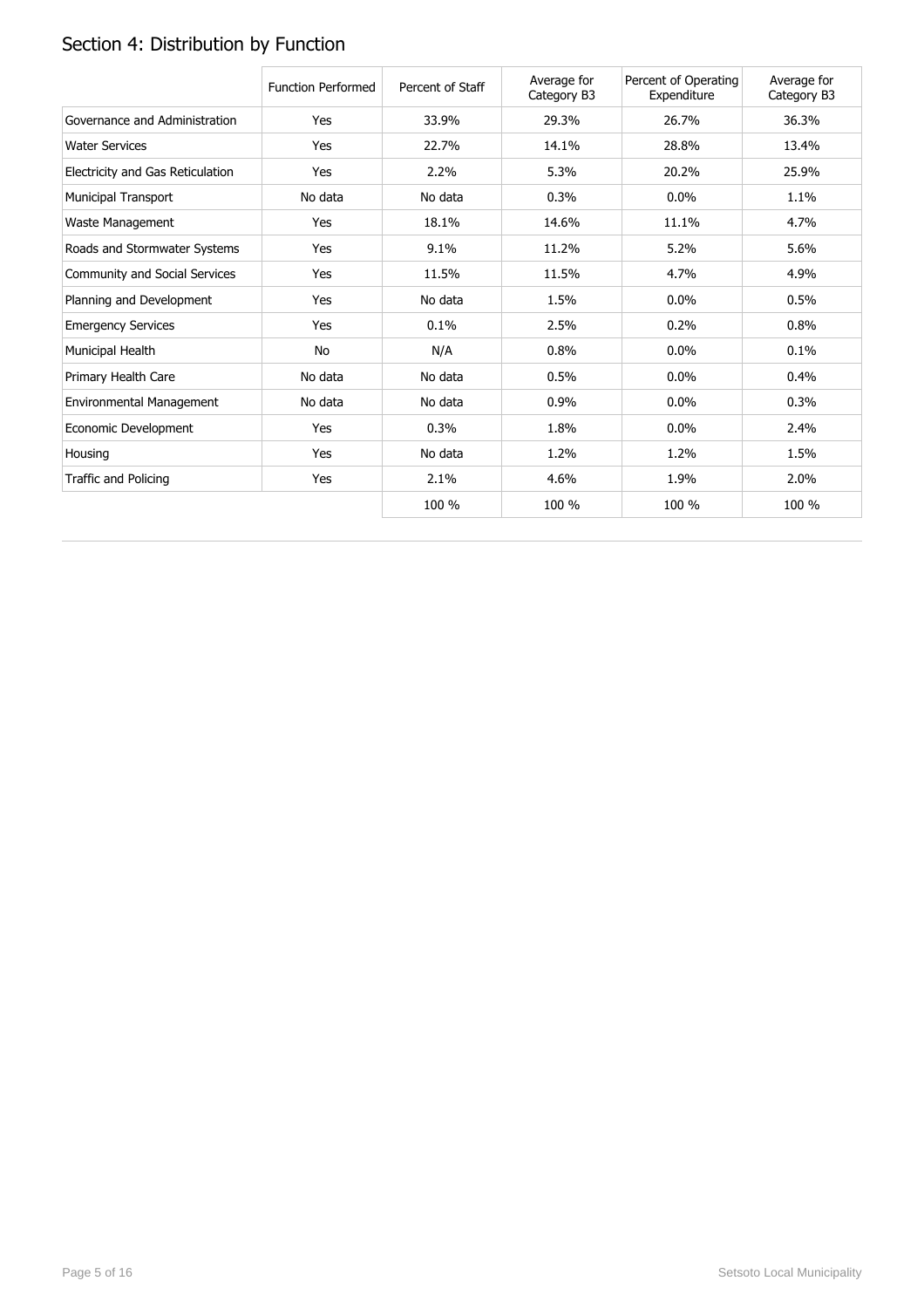## Section 5: Governance and Administration

| Municipality performs this function: |  |
|--------------------------------------|--|
|                                      |  |

### Resources

|                                             | Setsoto     | Average for Category B3 |
|---------------------------------------------|-------------|-------------------------|
| Staff per 10,000 population                 | 22.3672     | 10.7189                 |
| Operating Expenditure per 10,000 population | R 7 201 179 | R 4 881 152             |

## Staffing Skills Profile

|                                                                                        | Setsoto | Average for Category B3 |
|----------------------------------------------------------------------------------------|---------|-------------------------|
| Percent of staff that are professional (i.e. have at least an<br>undergraduate degree) | 12.2%   | 15.4%                   |
| Percent of posts vacant                                                                | 21.5%   | 21.8%                   |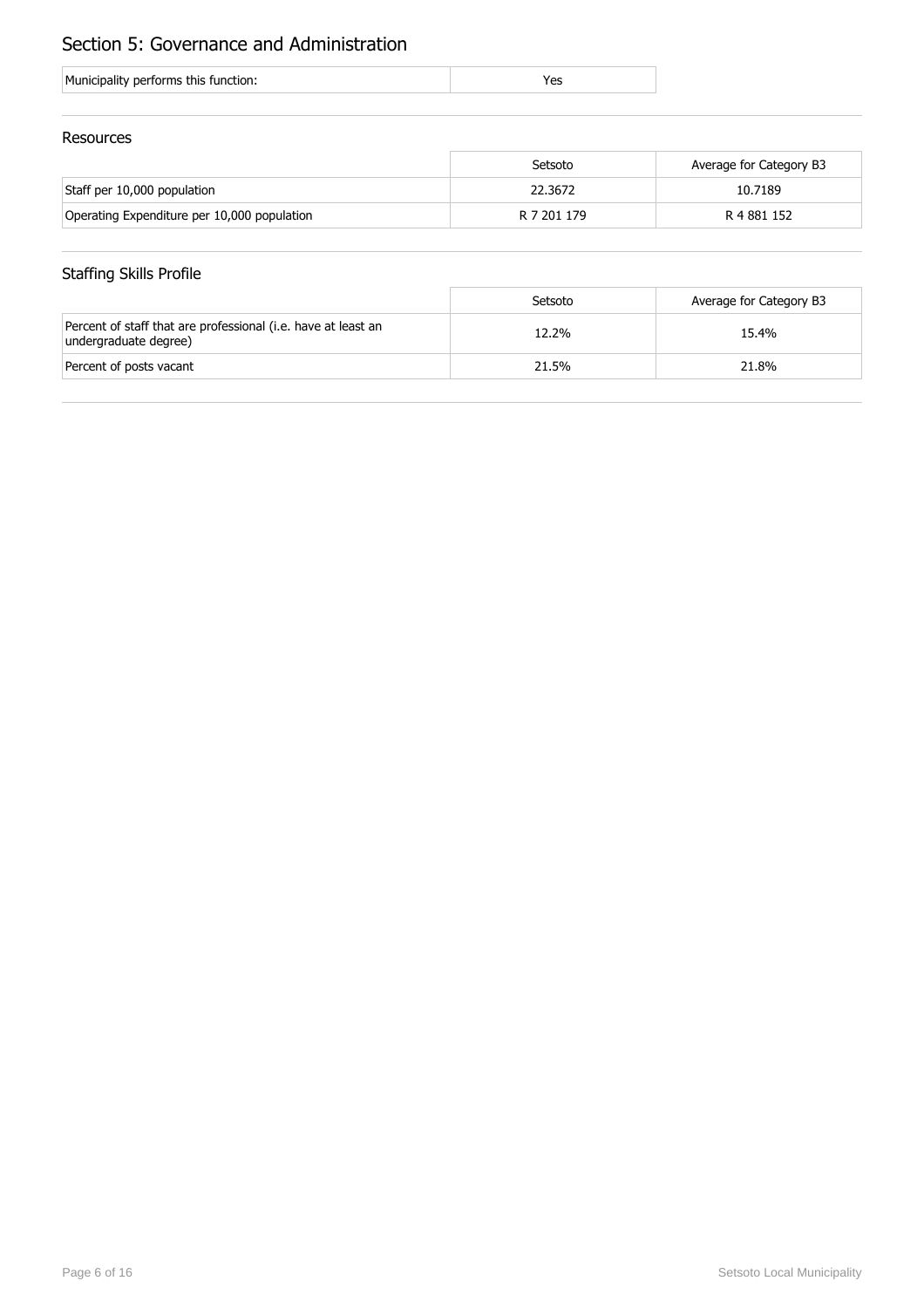## Section 6: Water Services

| Municipality performs this function:      | Yes |
|-------------------------------------------|-----|
| Municipality is water services authority: | Yes |
| Municipality is water services provider:  | Yes |

### Resources

|                                             | Setsoto     | Average for Category B3 |
|---------------------------------------------|-------------|-------------------------|
| Staff per 10,000 population                 | 14.9763     | 5.1725                  |
| Operating Expenditure per 10,000 population | R 7 771 932 | R 1 800 776             |

## Staffing Skills Profile

|                                                                                        | Setsoto      | Average for Category B3 |
|----------------------------------------------------------------------------------------|--------------|-------------------------|
| Percent of staff that are professional (i.e. have at least an<br>undergraduate degree) | $0.0\%$      | 4.3%                    |
| Percent of posts vacant                                                                | 13.0%        | 21.9%                   |
| Number of Registered Professional Engineers                                            | $\mathbf{0}$ |                         |
| Number of Technologists                                                                | $\Omega$     |                         |
| Number of Technicians                                                                  |              |                         |
| Number of Registered Professional Engineers per 10,000 population                      | 0.00         | 0.09                    |
| Number of Technologists per 10,000 population                                          | 0.00         | 0.09                    |
| Number of Technicians per 10,000 population                                            | 0.10         | 0.14                    |

|                                                                                          | Setsoto | Average for Category B3 |
|------------------------------------------------------------------------------------------|---------|-------------------------|
| Was the WSDP adopted by Council as at 30 June 2011                                       | No      |                         |
| Percent of population with at least basic access to water                                | 121.6%  | 30.1%                   |
| Percent of population with at least basic access to sanitation                           | 121.6%  | 29.5%                   |
| Percent of population provided with water connection for first time in<br>2010/2011      | 1.5%    | $2.2\%$                 |
| Percent of population provided with sanitation connection for first<br>time in 2010/2011 | $0.0\%$ | $2.4\%$                 |
| Non-revenue water                                                                        | 43.5%   | $-52.2%$                |
| Real losses                                                                              | 43.2%   | 31.4%                   |
| <b>Blue Drop Score</b>                                                                   | 88.6%   | 49.4%                   |
| Green Drop Score                                                                         | 23.4%   | 32.1%                   |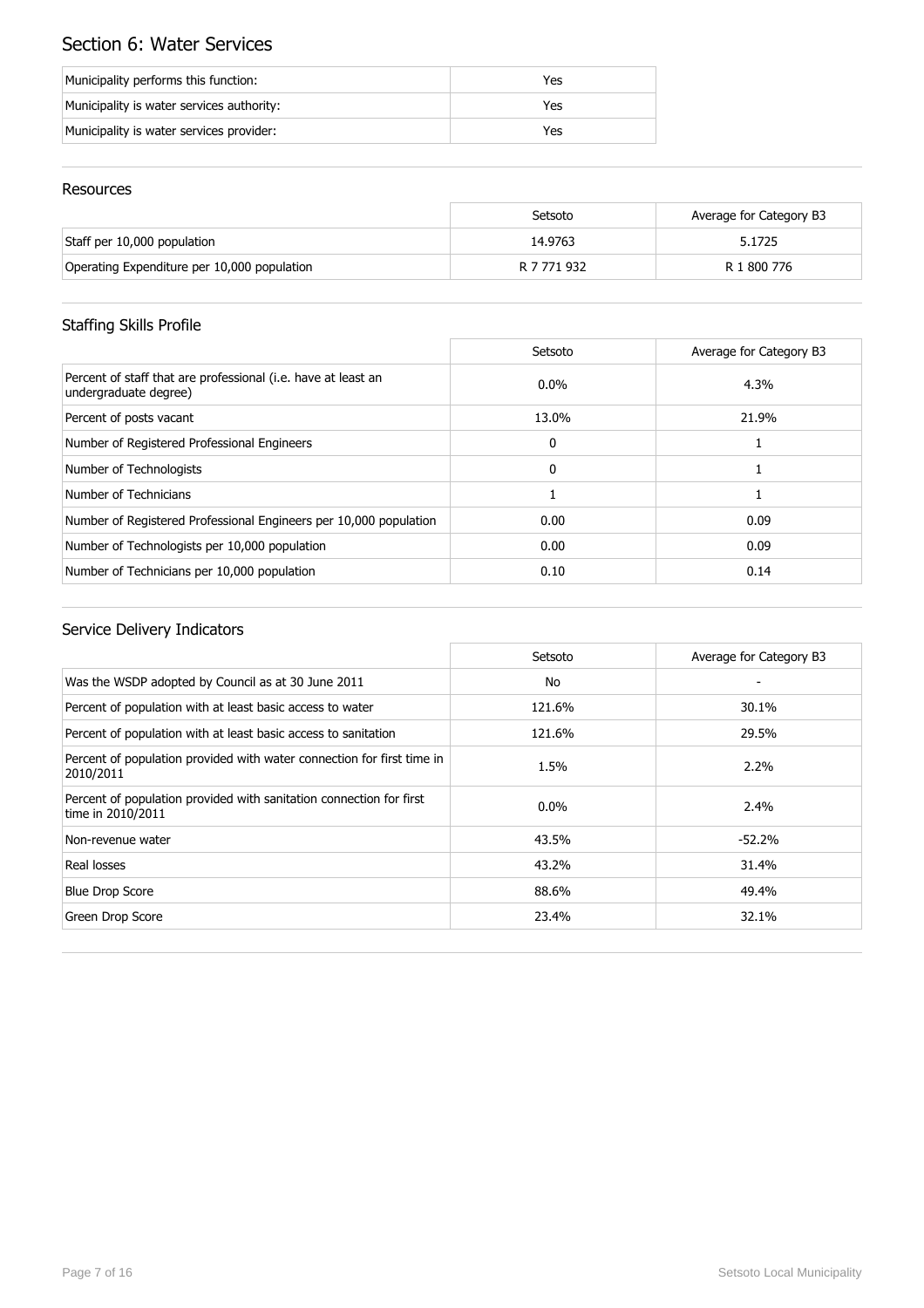## Section 7: Electricity and Gas Reticulation

#### Municipality performs this function:

| Electricity     | Yes |
|-----------------|-----|
| Street lighting | Yes |

### Resources

|                                             | Setsoto     | Average for Category B3 |
|---------------------------------------------|-------------|-------------------------|
| Staff per 10,000 population                 | 1.4587      | 1.9458                  |
| Operating Expenditure per 10,000 population | R 5 458 285 | R 3 484 933             |

## Staffing Skills Profile

|                                                                                        | Setsoto  | Average for Category B3 |
|----------------------------------------------------------------------------------------|----------|-------------------------|
| Percent of staff that are professional (i.e. have at least an<br>undergraduate degree) | 6.7%     | 5.7%                    |
| Percent of posts vacant                                                                | 48.3%    | 20.6%                   |
| Number of Registered Professional Engineers                                            | $\Omega$ | 0                       |
| Number of Technologists                                                                | 4        | 0                       |
| Number of Technicians                                                                  | 3        |                         |
| Number of Registered Professional Engineers per 10,000 population                      | 0.00     | 0.03                    |
| Number of Technologists per 10,000 population                                          | 0.39     | 0.03                    |
| Number of Technicians per 10,000 population                                            | 0.29     | 0.23                    |

|                                                                             | Setsoto | Average for Category B3 |
|-----------------------------------------------------------------------------|---------|-------------------------|
| Percent of population that has access to electricity                        | No data | 48.7%                   |
| Total number of new electricity connection points delivered in<br>2010/2011 | No data | 681                     |
| Metering efficiency for electricity                                         | No data | 79.0%                   |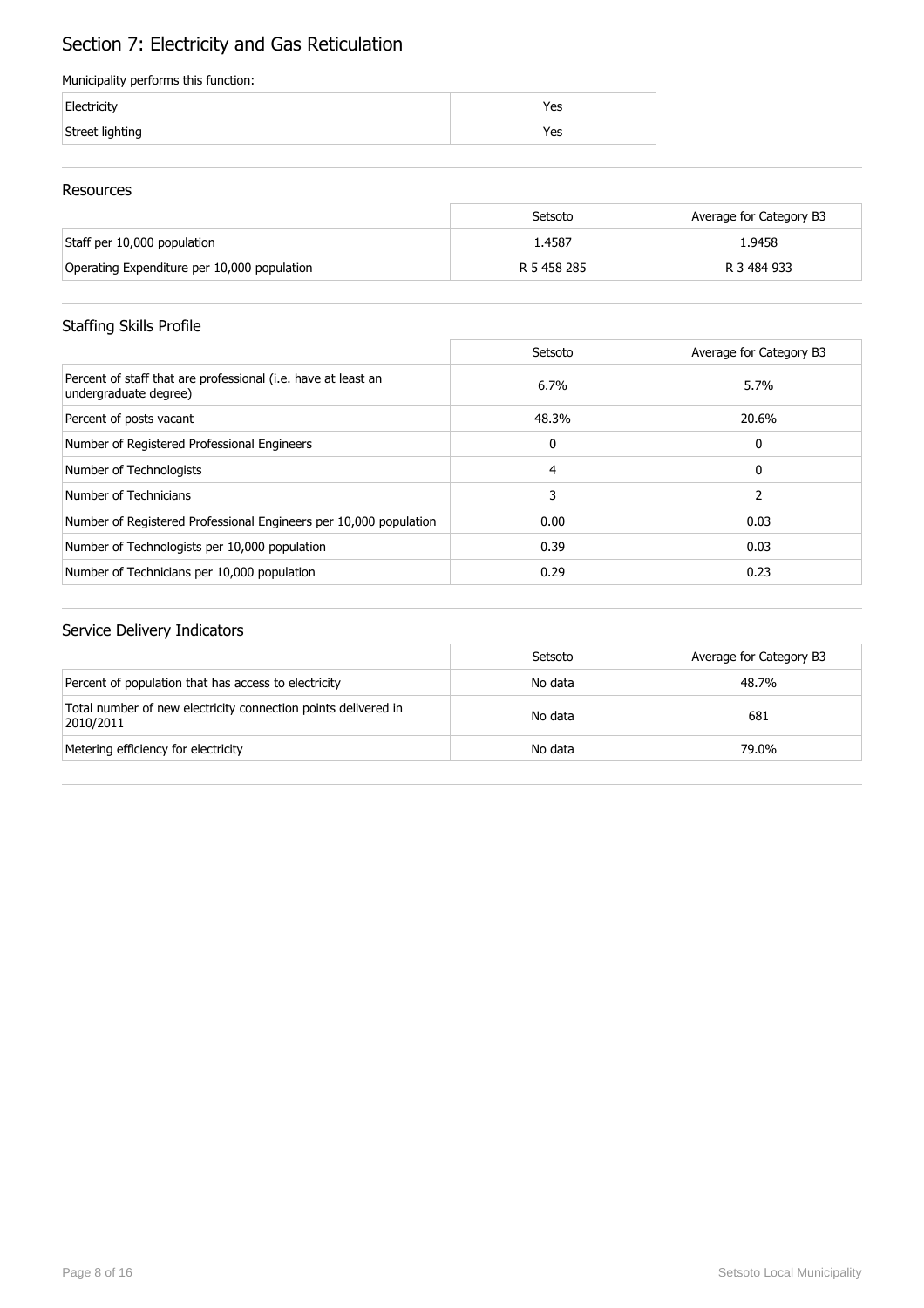## Section 9: Waste Management

#### Municipality performs this function:

| Refuse removal                    | Yes |
|-----------------------------------|-----|
| Refuse dumps/solid waste disposal | Yes |
| Cleansing                         | Yes |

### Resources

|                                                        | Setsoto     | Average for Category B3 |
|--------------------------------------------------------|-------------|-------------------------|
| Staff per 10,000 population                            | 11.9616     | 5.3465                  |
| Operating Expenditure per 10,000 population            | R 2 983 400 | R 629 574               |
| By-laws in place                                       | Yes         | -                       |
| By-laws enforced - urban (yes/no)                      | Yes         | -                       |
| By-laws enforced $-$ rural (yes/no)                    | No data     |                         |
| Self-assessment of how well by-laws are being enforced | Good        |                         |

### Staffing Skills Profile

|                                                                                        | Setsoto | Average for Category B3 |
|----------------------------------------------------------------------------------------|---------|-------------------------|
| Percent of staff that are professional (i.e. have at least an<br>undergraduate degree) | $0.8\%$ | 1.8%                    |
| Percent of posts vacant                                                                | 14.6%   | 18.7%                   |
| Number of Registered Professional Engineers                                            | 0       | 0                       |
| Number of Technologists                                                                |         | 0                       |
| Number of Technicians                                                                  | 4       | 0                       |
| Number of Registered Professional Engineers per 10,000 population                      | 0.00    | 0.04                    |
| Number of Technologists per 10,000 population                                          | 0.10    | 0.01                    |
| Number of Technicians per 10,000 population                                            | 0.39    | 0.04                    |

|                                                                                                        | Setsoto | Average for Category B3 |
|--------------------------------------------------------------------------------------------------------|---------|-------------------------|
| Does the municipality have an approved Integrated Waste<br>Management Plan (IWMP)                      | Yes     |                         |
| Percent of of population eligible for weekly kerbside collection that<br>receive this level of service | 66.8%   | 91.5%                   |
| Percent of municipal-owned landfill sites that are registered<br>according to ECA and Waste Act        | 25.0%   | 34.9%                   |
| Percent of waste recycled                                                                              | No data | 14.9%                   |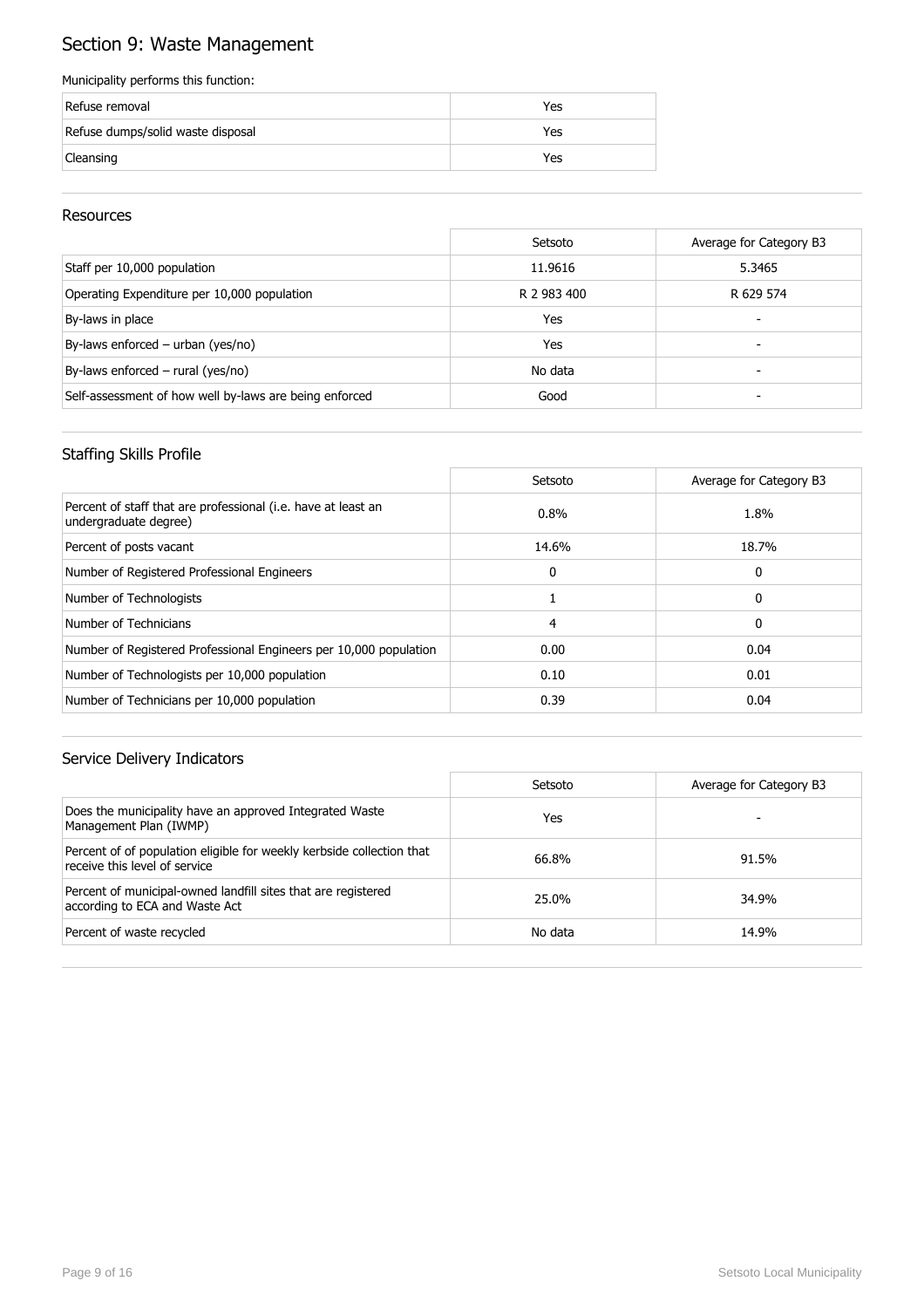## Section 10: Roads and Stormwater Systems

#### Municipality performs this function:

| Municipal roads                        | Yes |
|----------------------------------------|-----|
| Stormwater systems in built-up areas   | No  |
| Performs the 'District' roads function | No  |

### Resources

|                                             | Setsoto     | Average for Category B3 |
|---------------------------------------------|-------------|-------------------------|
| Staff per 10,000 population                 | 6.0294      | 4.0944                  |
| Operating Expenditure per 10,000 population | R 1 393 381 | R 745 870               |

### Staffing Skills Profile

|                                                                                        | Setsoto      | Average for Category B3 |
|----------------------------------------------------------------------------------------|--------------|-------------------------|
| Percent of staff that are professional (i.e. have at least an<br>undergraduate degree) | $0.0\%$      | 2.4%                    |
| Percent of posts vacant                                                                | 30.3%        | 21.7%                   |
| Number of Registered Professional Engineers                                            | 0            | 0                       |
| Number of Technologists                                                                | $\mathbf{0}$ | 0                       |
| Number of Technicians                                                                  | $\mathbf{0}$ |                         |
| Number of Registered Planners                                                          | $\mathbf{0}$ | 0                       |
| Number of Registered Professional Engineers per 10,000 population                      | 0.00         | 0.03                    |
| Number of Technologists per 10,000 population                                          | 0.00         | 0.03                    |
| Number of Technicians per 10,000 population                                            | 0.00         | 0.07                    |
| Number of Registered Planners per 10,000 population                                    | 0.00         | 0.00                    |

|                                                   | Setsoto | Average for Category B3 |
|---------------------------------------------------|---------|-------------------------|
| Roads conditions for paved roads monitored        | Yes     |                         |
| Percent of paved roads that are very good or good | No data | 28.1%                   |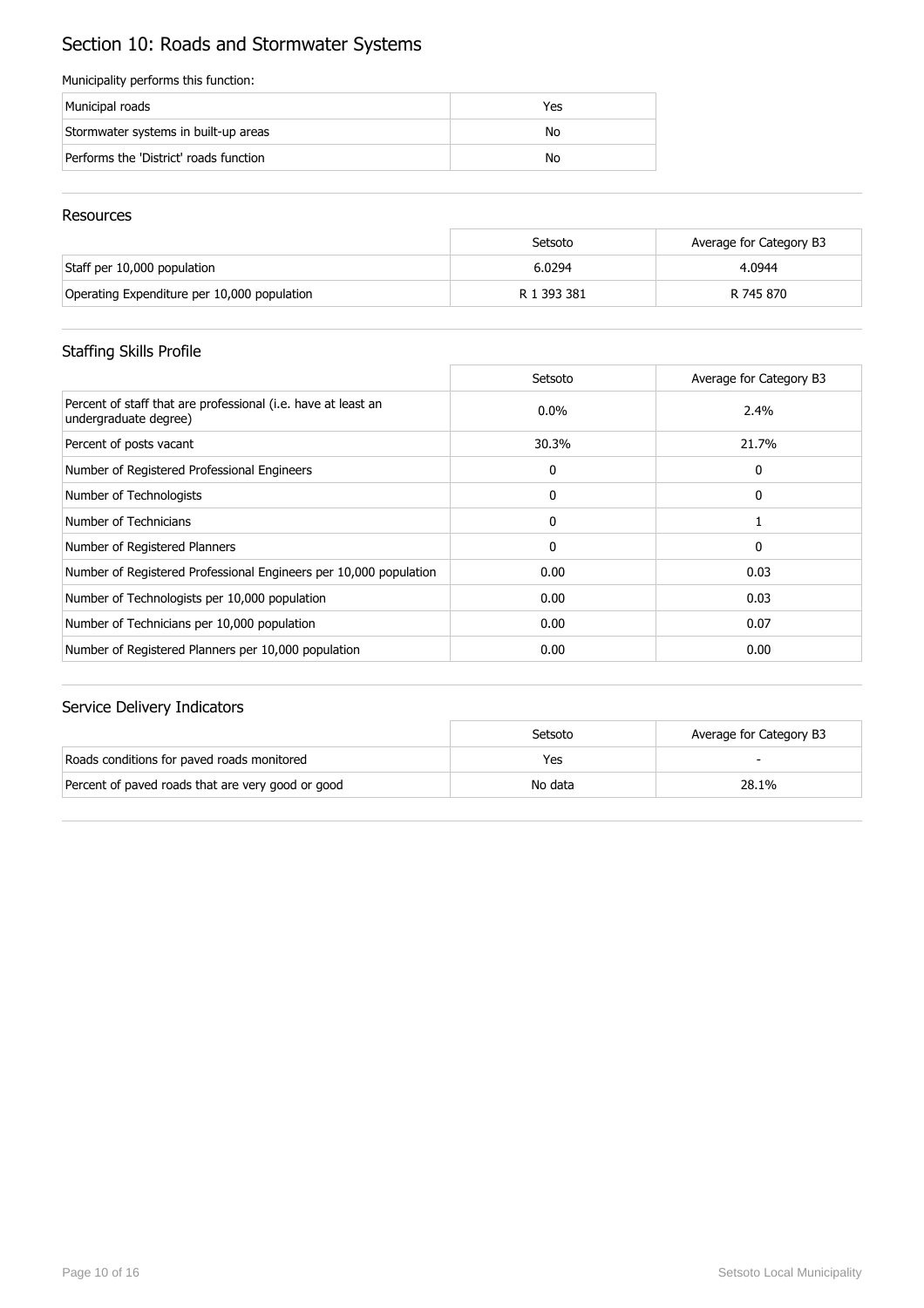## Section 11: Community and Social Services

| Municipality performs this function:        | Regulation & facilitation | Service provision |
|---------------------------------------------|---------------------------|-------------------|
| Beaches and amusement facilities            | No                        | No                |
| Local amenities                             | No                        | No                |
| Local sports facilities                     | Yes                       | No                |
| Municipal parks and recreation              | Yes                       | No                |
| Public places                               | Yes                       | No                |
| Child care facilities                       | No                        | No                |
| Cemeteries, funeral parlours and crematoria | Yes                       | No                |
| Libraries                                   | No                        | No                |
| <b>Museums</b>                              | No                        | No                |

### Resources

|                                             | Setsoto     | Average for Category B3 |
|---------------------------------------------|-------------|-------------------------|
| Staff per 10,000 population                 | 7.5854      | 4.2037                  |
| Operating Expenditure per 10,000 population | R 1 274 154 | R 657 658               |

## Staffing Skills Profile

|                                                                                        | Setsoto | Average for Category B3 |
|----------------------------------------------------------------------------------------|---------|-------------------------|
| Percent of staff that are professional (i.e. have at least an<br>undergraduate degree) | 1.3%    | 6.2%                    |
| Percent of posts vacant                                                                | 23.5%   | 20.4%                   |

|                                                   | Setsoto | Average for Category B3 |
|---------------------------------------------------|---------|-------------------------|
| Number of sports facilities per 10,000 population | 0.49    | 1.43                    |
| Total area of all public space                    | No data | 11 154 km2              |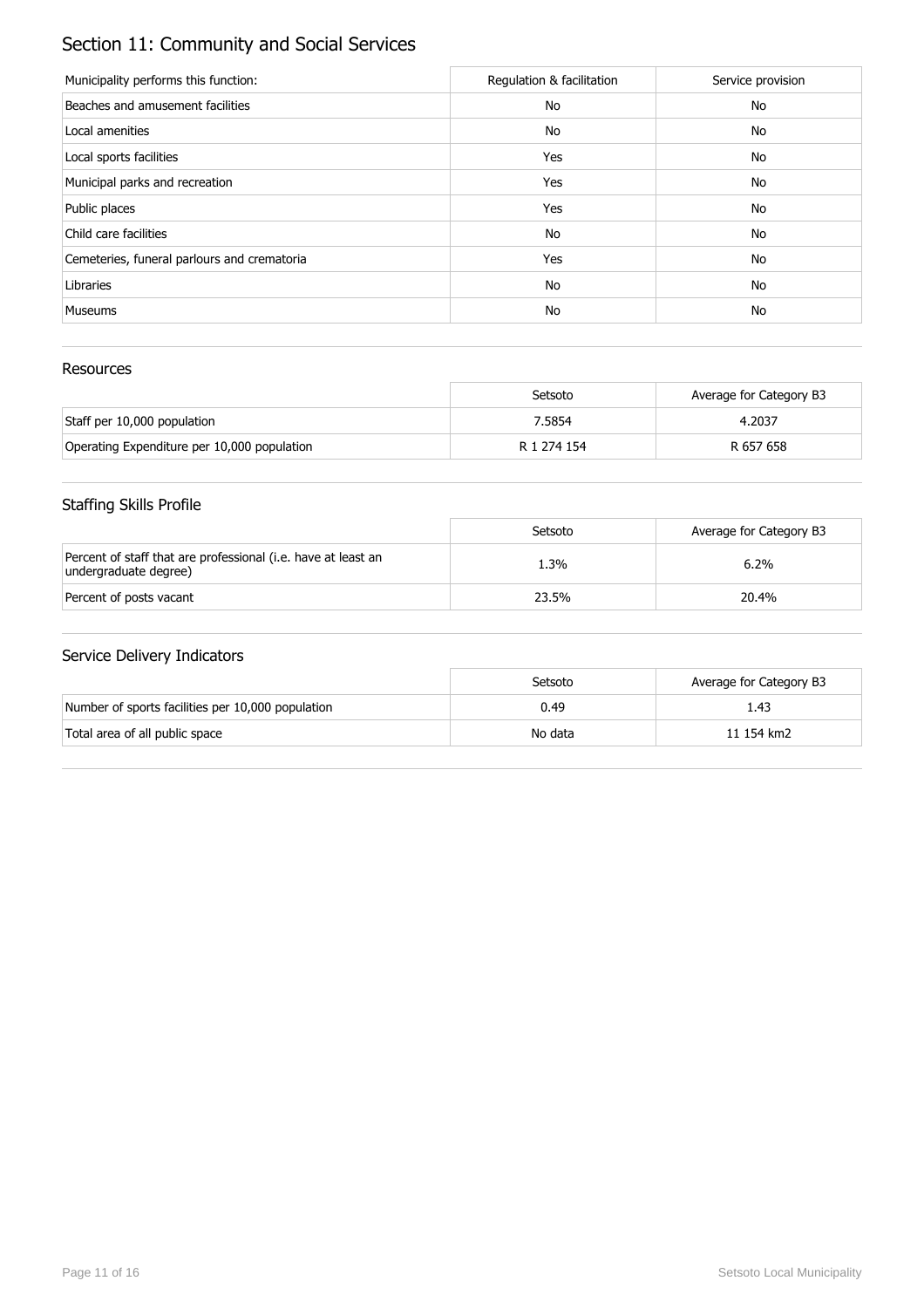# Section 12: Planning and Development

#### Municipality performs this function:

| Municipal planning                            | No  |
|-----------------------------------------------|-----|
| Building regulations                          | No  |
| Land-use management                           | Yes |
| Property development (non-municipal property) | Yes |

### **Resources**

|                                             | Setsoto | Average for Category B3 |
|---------------------------------------------|---------|-------------------------|
| Staff per 10,000 population                 | No data | 0.5486                  |
| Operating Expenditure per 10,000 population | R 0     | R 72 739                |

## Staffing Skills Profile

|                                                                                        | Setsoto        | Average for Category B3 |
|----------------------------------------------------------------------------------------|----------------|-------------------------|
| Percent of staff that are professional (i.e. have at least an<br>undergraduate degree) | No data        | 39.0%                   |
| Percent of posts vacant                                                                | 21.1%          | 29.0%                   |
| Number of Registered Planners                                                          | 0              | 0                       |
| Number of Building Inspectors                                                          | Not applicable |                         |
| Number of Registered Planners per 10,000 population                                    | 0.00           | 0.05                    |
| Number of Building Inspectors per 10,000 population                                    | Not applicable | 0.14                    |

|                                                              | Setsoto        | Average for Category B3 |
|--------------------------------------------------------------|----------------|-------------------------|
| Percent of building plans submitted that were approved in FY | Not applicable | 92.6%                   |
| Average time taken to approve building plans (days)          | Not applicable | 23                      |
| Approved IDP in place                                        | Yes            | -                       |
| Approved SDF in place                                        | No             | -                       |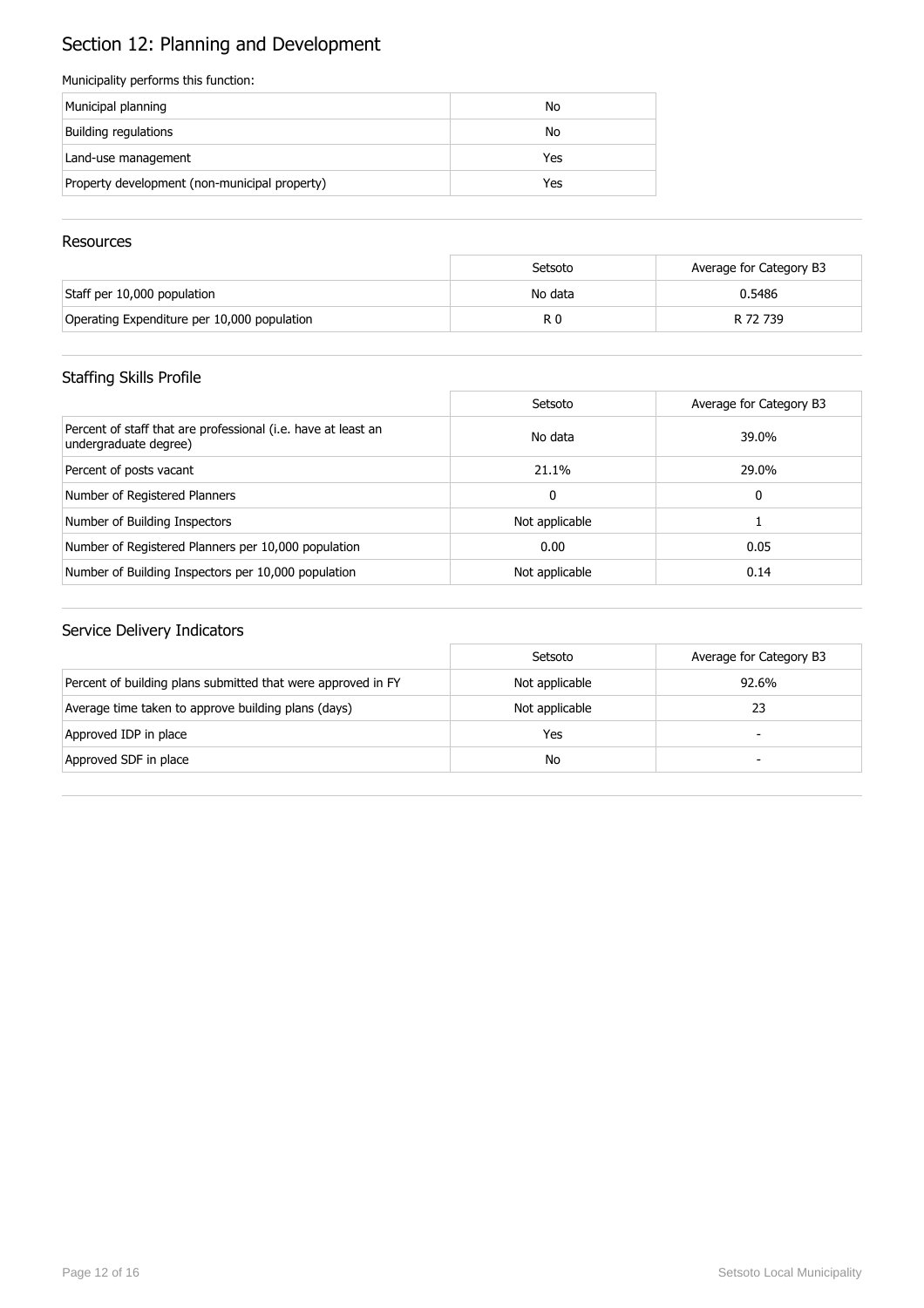## Section 13: Emergency Services

#### Municipality performs this function:

| Fire fighting       | Yes |
|---------------------|-----|
| Rescue services     | No  |
| Disaster management | Yes |
| Ambulance services  | No  |

### **Resources**

|                                             | Setsoto  | Average for Category B3 |
|---------------------------------------------|----------|-------------------------|
| Staff per 10,000 population                 | 0.0972   | 0.9027                  |
| Operating Expenditure per 10,000 population | R 55 043 | R 108 194               |

## Staffing Skills Profile

|                                                                                        | Setsoto        | Average for Category B3 |
|----------------------------------------------------------------------------------------|----------------|-------------------------|
| Percent of staff that are professional (i.e. have at least an<br>undergraduate degree) | $0.0\%$        | 8.3%                    |
| Percent of posts vacant                                                                | 50.0%          | 35.1%                   |
| Number of firefighters                                                                 |                | 6                       |
| Number of fire trucks and specialised emergency vehicles                               |                | 2                       |
| Number of fire stations                                                                |                |                         |
| Number of ambulances                                                                   | Not applicable |                         |
| Number of firefighters per 10,000 population                                           | 0.10           | 0.47                    |
| Number of fire trucks and specialised emergency vehicles per 10,000<br>population      | 0.10           | 0.21                    |
| Number of fire stations per 10,000 population                                          | 0.10           | 0.08                    |
| Number of ambulances per 10,000 population                                             | Not applicable |                         |

|                                                             | Setsoto | Average for Category B3 |
|-------------------------------------------------------------|---------|-------------------------|
| Percent of fire service calls responded to within 7 minutes | 50.0%   | 50.7%                   |
| Approved Disaster Management Plan                           | Yes     |                         |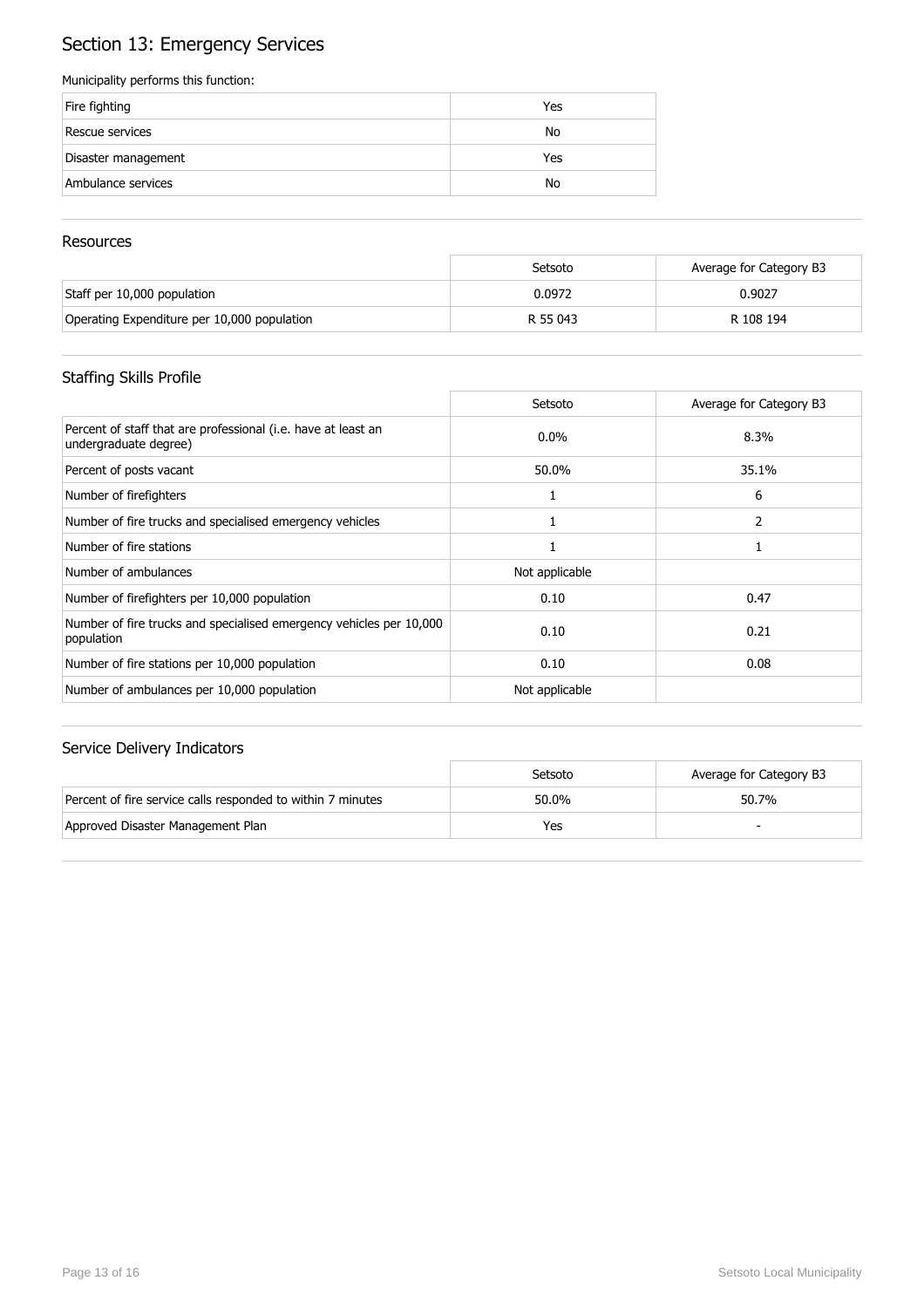# Section 17: Economic Development

| Municipality performs this function:                          | Regulation & facilitation | Service provision |
|---------------------------------------------------------------|---------------------------|-------------------|
| Local tourism                                                 | No                        | Yes               |
| Markets                                                       | No                        | Yes               |
| Abattoirs                                                     | No                        | No                |
| Trading regulations                                           | No                        | Yes               |
| Street trading                                                | No                        | Yes               |
| Billboards and the display of advertisements in public places | No                        | Yes               |
| Fences and fences                                             | No                        | No                |
| Control of undertakings that sell liquor to the public        | No                        | No                |
| Local economic development                                    | No                        | Yes               |

### Resources

|                                             | Setsoto | Average for Category B3 |
|---------------------------------------------|---------|-------------------------|
| Staff per 10,000 population                 | 0.1945  | 0.6510                  |
| Operating Expenditure per 10,000 population | R 97    | R 324 123               |

## Staffing Skills Profile

|                                                                                        | Setsoto | Average for Category B3 |
|----------------------------------------------------------------------------------------|---------|-------------------------|
| Percent of staff that are professional (i.e. have at least an<br>undergraduate degree) | $0.0\%$ | 17.0%                   |
| Percent of posts vacant                                                                | 33.3%   | 25.7%                   |

|                                           | Setsoto   | Average for Category B3 |
|-------------------------------------------|-----------|-------------------------|
| By-laws in place                          | Yes       |                         |
| Self-assessment of enforcement of by-laws | Very poor |                         |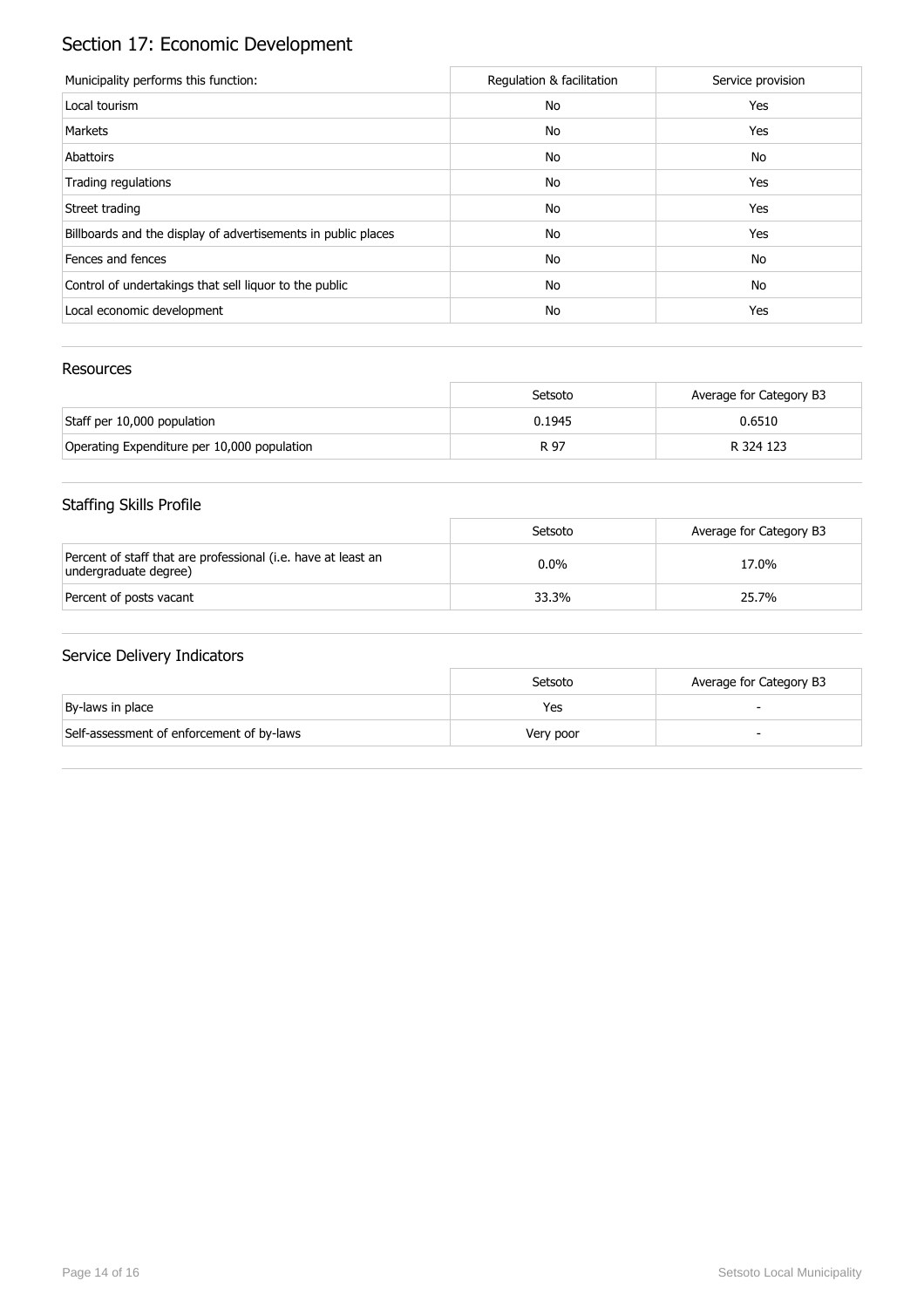## Section 18: Housing

#### Municipality performs this function:

| Housing facilitation (managing developers, housing lists etc) | Yes |
|---------------------------------------------------------------|-----|
| Acting as developer of housing projects                       | Yes |
| Landlord (owning and managing housing stock)                  | Yes |

### Resources

|                                             | Setsoto   | Average for Category B3 |
|---------------------------------------------|-----------|-------------------------|
| Staff per 10,000 population                 | No data   | 0.4235                  |
| Operating Expenditure per 10,000 population | R 311 585 | R 208 141               |

## Staffing Skills Profile

|                                                                                        | Setsoto | Average for Category B3 |
|----------------------------------------------------------------------------------------|---------|-------------------------|
| Percent of staff that are professional (i.e. have at least an<br>undergraduate degree) | No data | 23.0%                   |
| Percent of posts vacant                                                                | 21.1%   | 34.2%                   |

|                                                                                                                 | Setsoto | Average for Category B3 |
|-----------------------------------------------------------------------------------------------------------------|---------|-------------------------|
| Approved housing plan in place                                                                                  | No.     |                         |
| Estimated servicing backlog (percent of people who do not have<br>access to a formal serviced site              | No data | 33.5%                   |
| Estimated housing top-structure backlog (percent of people who do<br>not have access to a formal top structure) | No data | 30.0%                   |
| Number of serviced sites handed over to low income beneficiaries in<br>FY                                       | No data | 626                     |
| Number of top structure handed over to low income beneficiaries in<br>FY                                        | No data | 567                     |